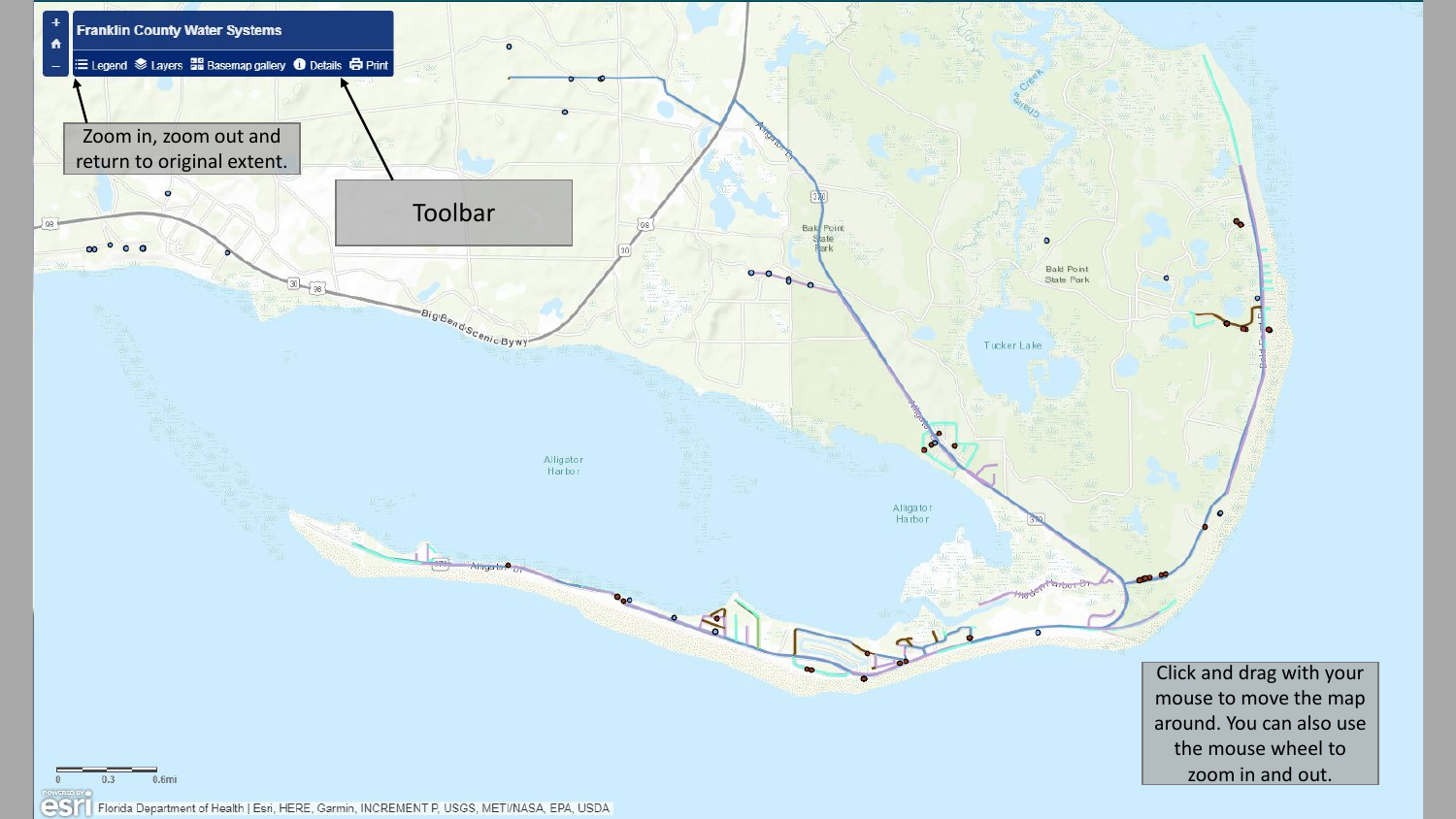

COST Florida Department of Health | Esri, HERE, Garmin, INCREMENT P, USGS, METI/NASA, EPA, USDA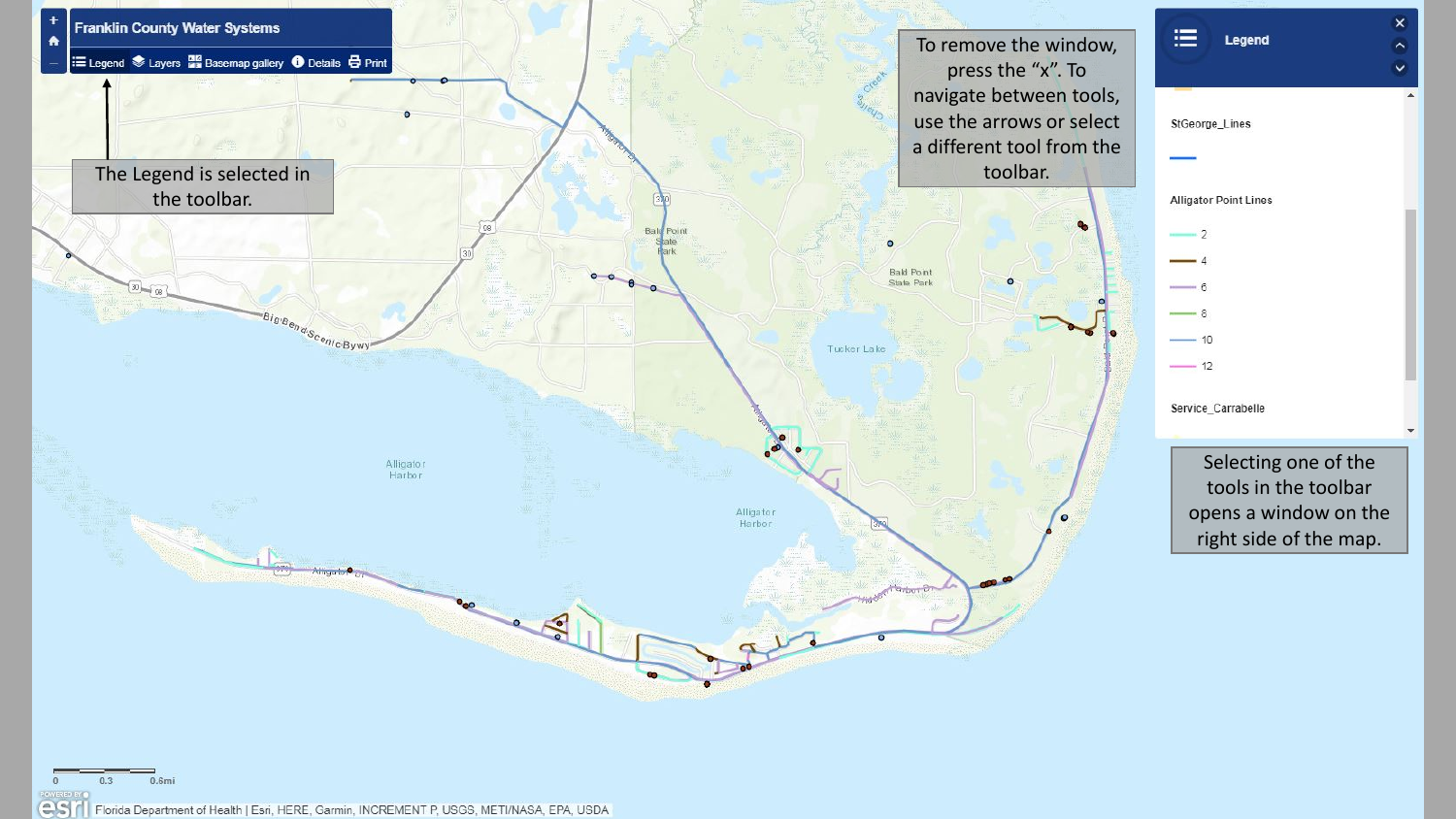

| <b>Layers</b>         | × |
|-----------------------|---|
| Septic Tanks          |   |
| Wells                 | ⇒ |
| Roads<br>۰            |   |
| Apalachicola Area     |   |
| StGeorgelsland Area   |   |
| StGeorge Lines        |   |
| Alligator Point Lines |   |
| Alligator Point Area  |   |
| Service Carrabelle    |   |

The Layers tool allows you to turn layers on and off. The arrows to the right of the layer name give you more display options.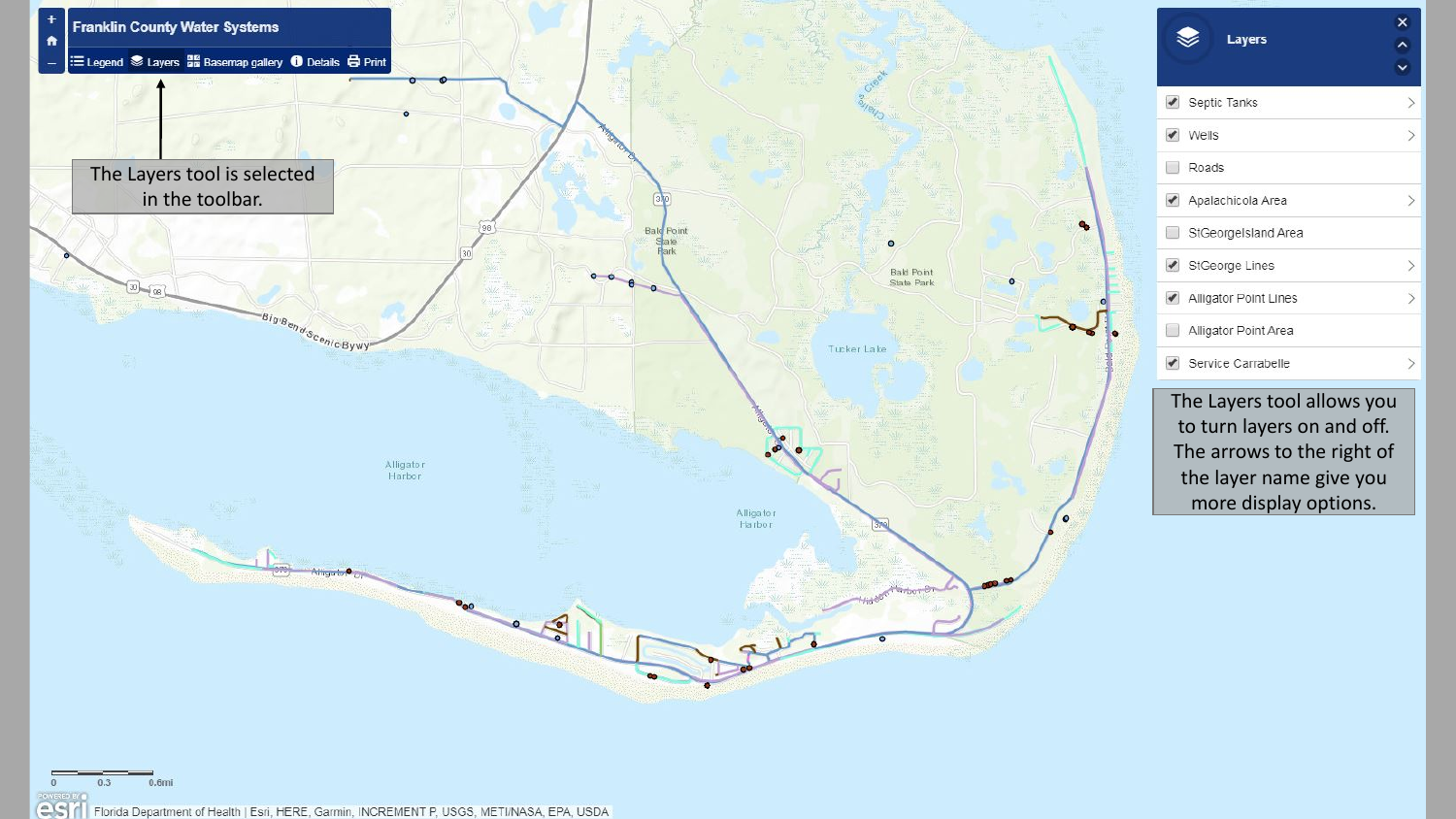

 $\boldsymbol{\times}$ 

 $\sim$ 

 $\checkmark$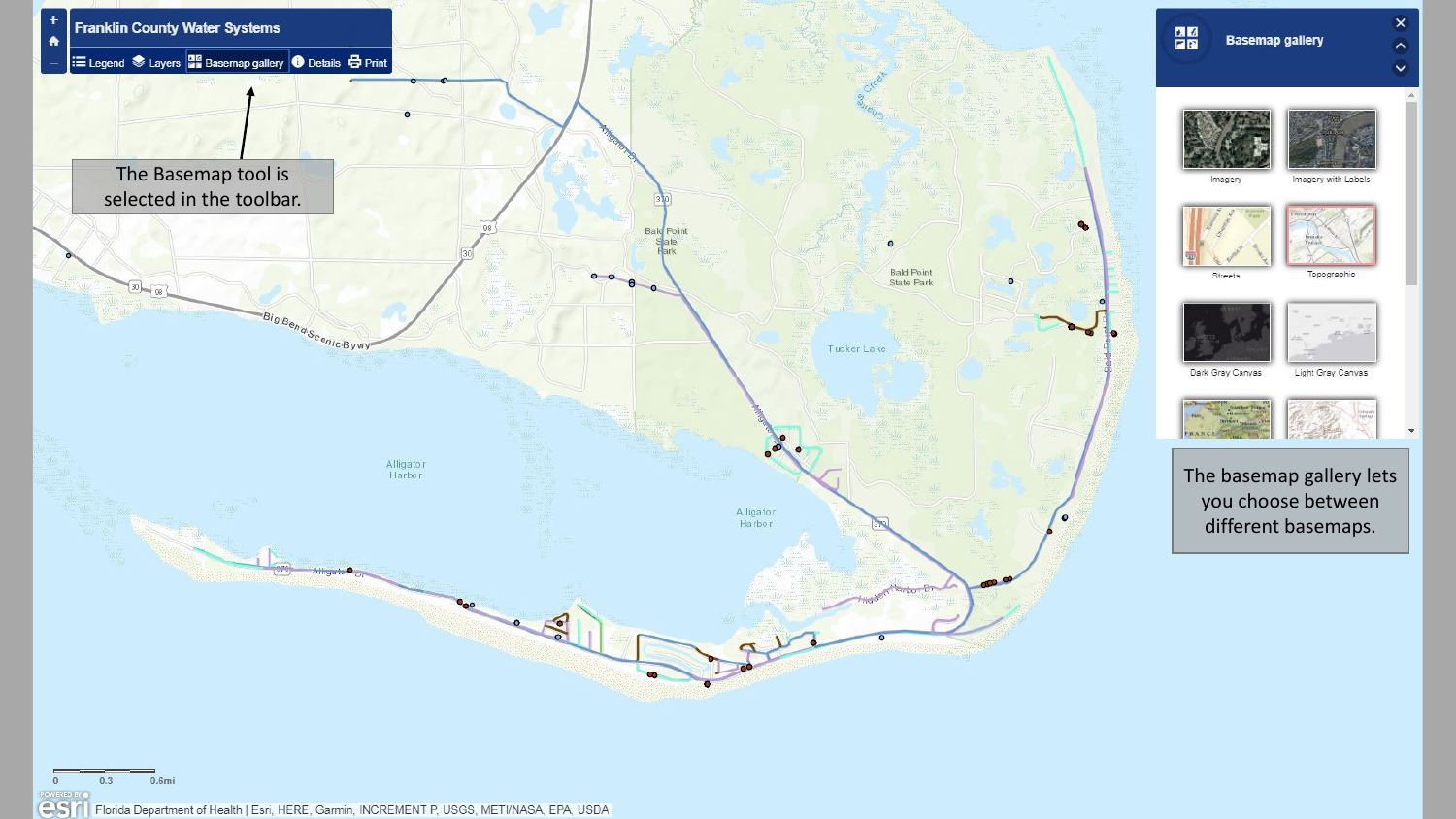

## $\vee$ Septic tanks from Department of Health Drinking water wells from FDEP Alligator point water lines from Alligator Point Water Systems St. George Island water lines from St. George Island Water Systems Apalachicola service area from Baskerville Donovan Carrabelle Service Area from City of Carrabelle Roads from Census Bureau

6

**Details** 

 $\boldsymbol{\times}$ 

 $\sim$ 

The Details windows has more information for the map layers as well as their source.

esifi Florida Department of Health | Esri, HERE, Garmin, INCREMENT P, USGS, METI/NASA, EPA, USDA